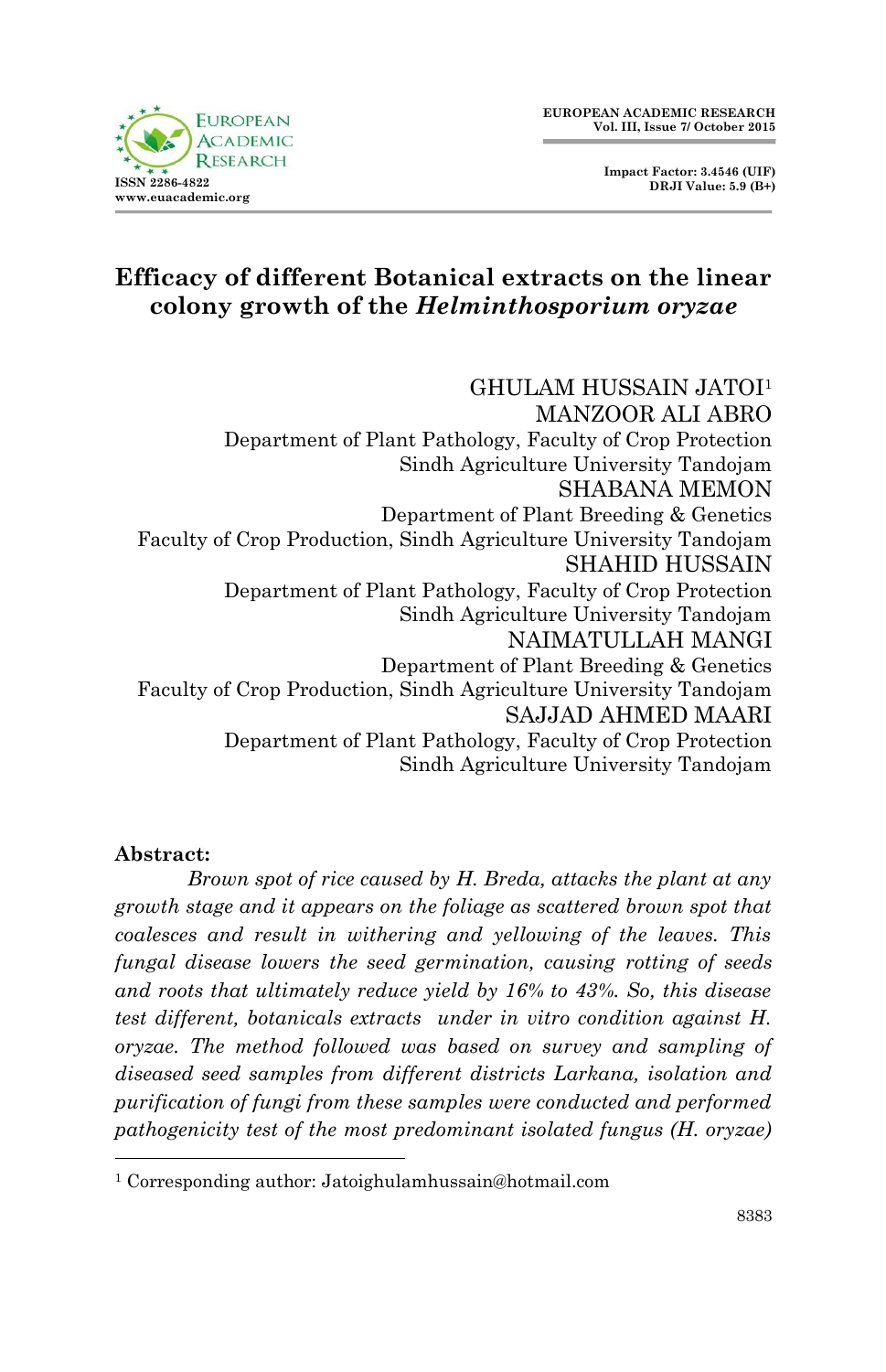*five different botanical extracts such as Neem (Azadirachta indica), Akk (Calotropi sprocera), Garlic (Allium sativum), Datura (Datura stramonium) and ginger (Zingiber officinale) across three concentrations (5, 10 and 15 ml) against the same fungal pathogen were studied in CRD with three replications using food poisoning technique. Likewise, rhizobacteria was isolated from soil of rice plants and its 25 isolates were studied for their antagonistic effect on colony growth of H. oryzae using PDA as a growth medium. The results showed that five different botanical extracts such as Neem (Azadirachta indica), Akk (Calotropi sprocera), Garlic (Allium sativum), Datura (Datura stramonium) and ginger (Zingiber officinale) across three concentrations (5, 10 and 15 ml) against the same fungal pathogen were studied in CRD with three replications using food poisoning technique Likewise. The in-vitro efficacy of five botanicals against H oryzae at different doses revealed that the ginger (00.00 mm) and garlic were found highly effective at their highest doses (2.75 mm) in reducing the linear colony growth of the fungus followed by Dhatura (4.62 mm) neem (20.00 mm) and Akk (13.37 mm) respectively as compared to control (38.12mm). These studies will be helpful for researchers and farming community in future for better management of this disease.*

**Key words:** Brown spot of rice, Pathogenicity, Botanical extracts

### **INTRODUCTION**

Paddy or Rice crop (*Oryzae sativa* L*.*) belonging to Poace family ("true grass") the domesticated species of genus oryzae*.* Its native place ranges from tropical and subtropical southern Asia, while the African rice *Oryzae glaberrima* is native to West Africa. Being third largest cash crop after wheat and cotton and also major export item of Pakistan. High quality rice, with typical aroma and taste, to meet both export and domestic demand is grown in the country (Habib *et al*., 2012). Reported that rice as traditional medicinal plant in India. Rice can also be used as ointment to treat skin disorders. In paste form or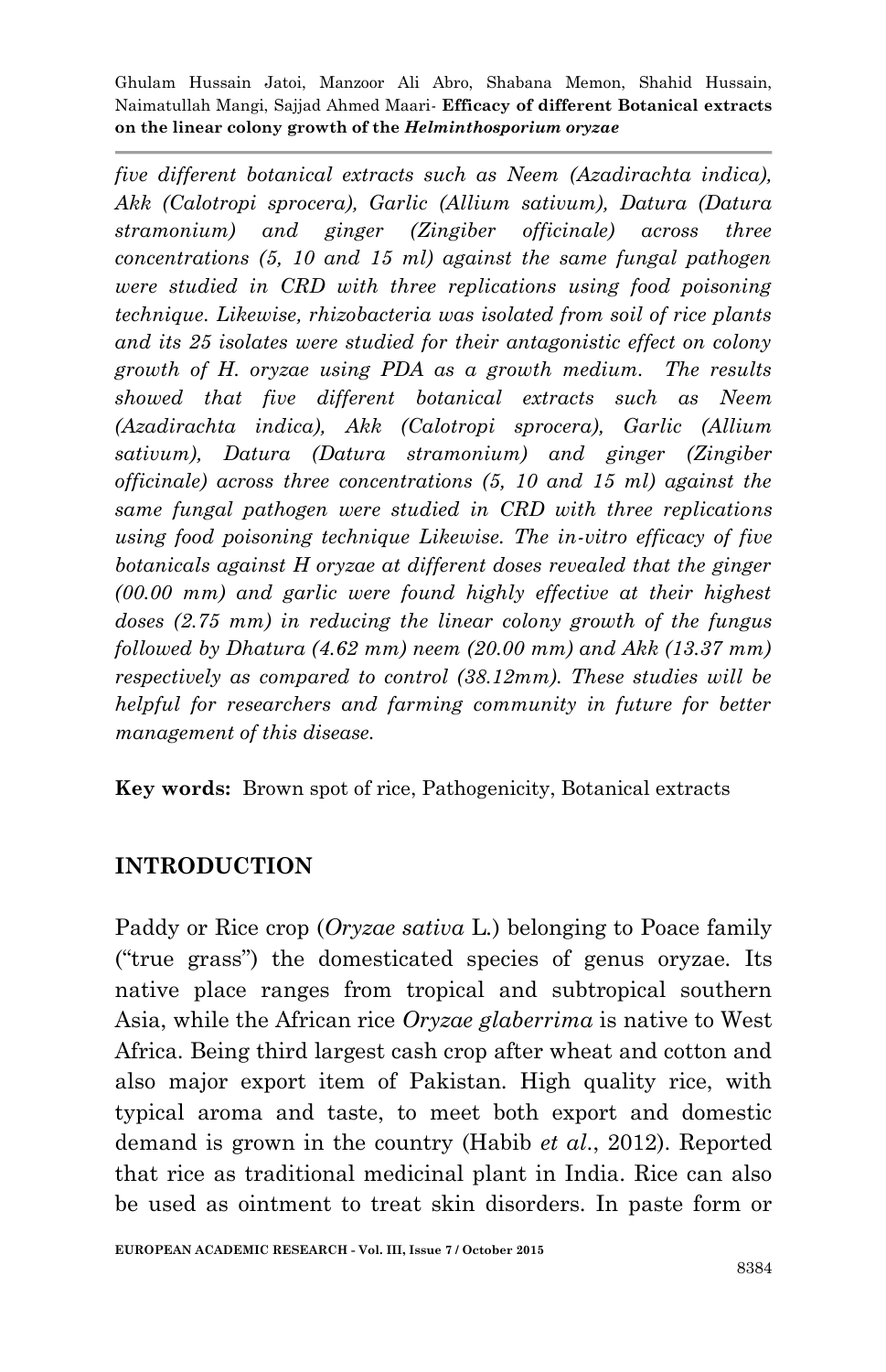molded into balls and applied to boils, sores, swellings and skin blemishes. Steamy gummy rice is often taken to treat tolerance upsets, heart-burn and indigestion. Extracts from brown rice have been used to care for breast and abdomen cancer and warts. Rice in paste form is also used to treat indigestion, nausea and diarrhea in India (Umadevi *et al*., 2012).

#### **INSECT PESTS AND DISEASES OF RICE CROP**

Arain, (2013) reported that rice cultivation is commonly encountered by different biotic factors including insect pests: yellow stem borer, pink stem borer, leaf hopper, leaf folder, grass hopper, stem borer, aphid and jassid and diseases like brown spot disease rice blast, and bacterial leaf blight etc*,* which adversely affect its yield per unit area.

#### **BROWN SPOT OF RICE**

#### **Importance:**

One of the most commonly occurring and dangerous diseases; Brown spot causes both quantity and quality losses in rice crop that may range from 5-45% loss in the crop yeild. Seed blight is also seen and may leads to 10-57% seedling transience. The major epidemic disease caused by *Helminthosporium oryzae* was firstly observed during 1918-19 in India, at the Krishna-Godavari delta and while next epidemic was observed during the year of 1942 in India and Bangladesh Singh, (2013

#### **Pathogen:**

Shabana *et al*., (2008) reported that *Helminthosporium oryzae*  Breda as the causal pathogen which belongs to family *Dematiaceae*, order *Moniliales* and sun-division *Deuteromycotina***.** This fungus is both inter- and intra-cellular within mesophyll tissue of the leaves.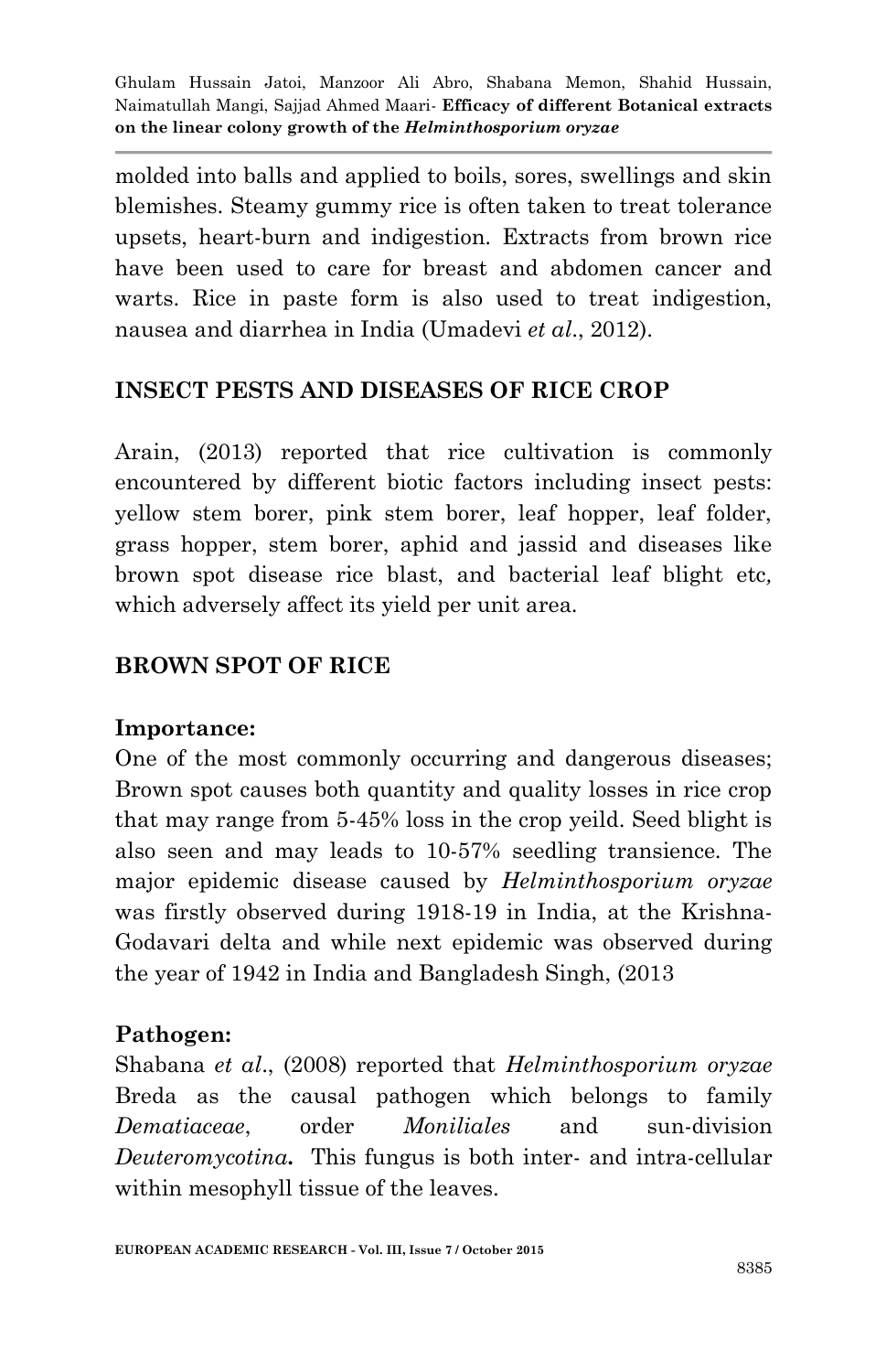## **Morphology:**

Ginnis *et al*., (1986) reported that microscopic morphological symptoms of brown spot disease as brown spots or pigmented, fungi-like on irregular shape colonies are extremely fast penetatraing, effuse, and grey to black in color at ends, smooth to finely roughened and germination only from the ends (*Bipolar*). Malkhan *et al.,* (2013) studied the effectiveness of different botanicals extracts on dropping seed borne disease and rising germination of collected rice seed sample and reported Neem and chirata (1:1) extracts increased seed germination up to 65 to 67%. Even as, Jitendiya *et al.,* (2013) reported that acoruscalamus extract at 20% concentration alone showed 79.99 % degradation of linear colony growth. Aqueous extract of acoruscalamus showed highest percentage in reducing the disease by 45.29 % as compared with control. Although, Malkan *et el.,* (2012) reported that the overzealous and indiscriminate use of most of the artificial fungicides have created different types of environmental and toxicological problems. Similarly. Manimegalai and Ambikapathy, (2012) reported the popularity of botanical extracts is once more growing and some plant products are being used worldwide as green pesticides used as antimicrobials against storage pests because of their comparatively safe status and wide recognition by the consumers.

### **MATERIALS AND METHODS**

### **Survey and sampling**

Diseased samples consisting of seeds of IR-6, IR-8, IR-9, Super Basmati, Shahkar, DR-82, DR-83, Dokri Basmati, Basmati 270, Basmati 385, Super Karnal, Danglo hybrid, IRRI-09, IRRI-06, Rachana hybrid and Maharani Hybrid rice varieties, were collected from district Larkana, surrounding areas. These rice varieties are commonly cultivated in district of Sindh province.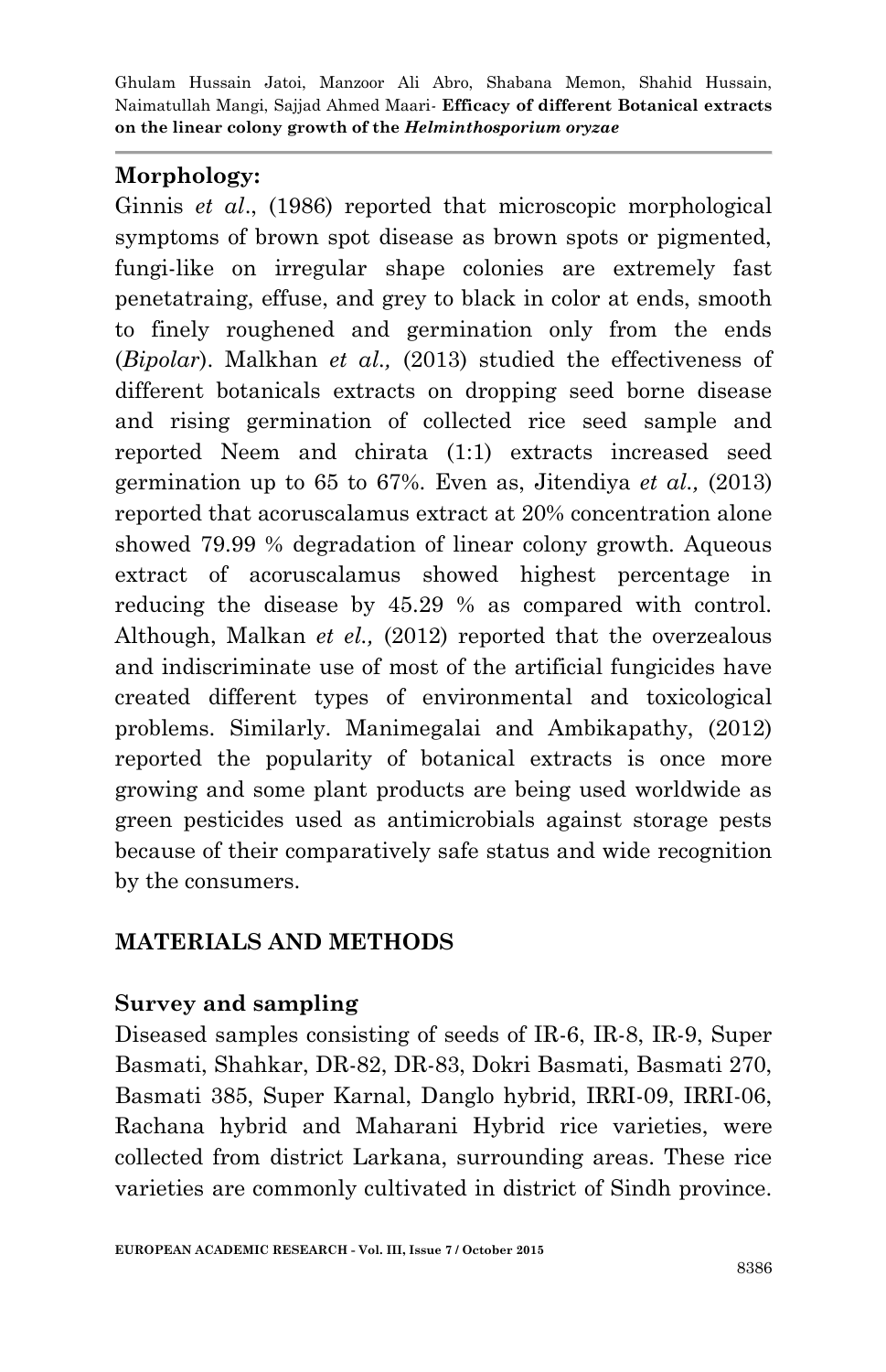These samples were placed in paper begs which were properly labeled and brought to the laboratory for isolation of disease causing fungi.

### **Isolation and purification of fungi**

Isolation of different fungi were carried out from infected grains and panicles. Discolored grains were collected from the experimental field of RRI, Dokri and NIA, Tandojam. The diseased grains were separated from panicles and kept in petri plates. Seeds were surface sterilized with 5% Sodium Hypochlorite solution for two minutes and placed on fresh Potato Dextrose Agar (PDA) medium. Fifteen sterilized seeds were kept in three PDA plates (10 seeds/plate) and these plates were incubated at 28<sup>o</sup>C for 5-7 days. Fungus was purified by taking small bit of fungus and transfering them in next PDA plate. Identification of the fungus was done by studying colony characteristics, spore shape and size following the method described in the Technical Bulletin of the Seed Borne Diseases and Seed Health Testing of Rice (Agarwal, (1989) and Ellis, 1980). The pure cultures of the isolated fungus were preserved at 50C on PDA slants for further studies

Colonization (
$$
\%
$$
) =  $\frac{\text{Number of seeds colonized by pathogen}}{\text{Total number of seed studied}} \times 100$ 

# **Pathogenicity test of the most predominant isolated fungus (***Helminthosporium oryzae)*

Pathogenicity test of the most frequent fungus i.e. *H. oryzae*  was conducted in the green house on apparently 4 healthy varieties and 1 highly susceptible variety basmati 370. The nursery was sowed in sterilized earthen pots and then inoculated with fresh culture of the fungus. Inoculations were done as, 10 ml spore suspension of the fungus was spray below the growing tips of seedlings stage.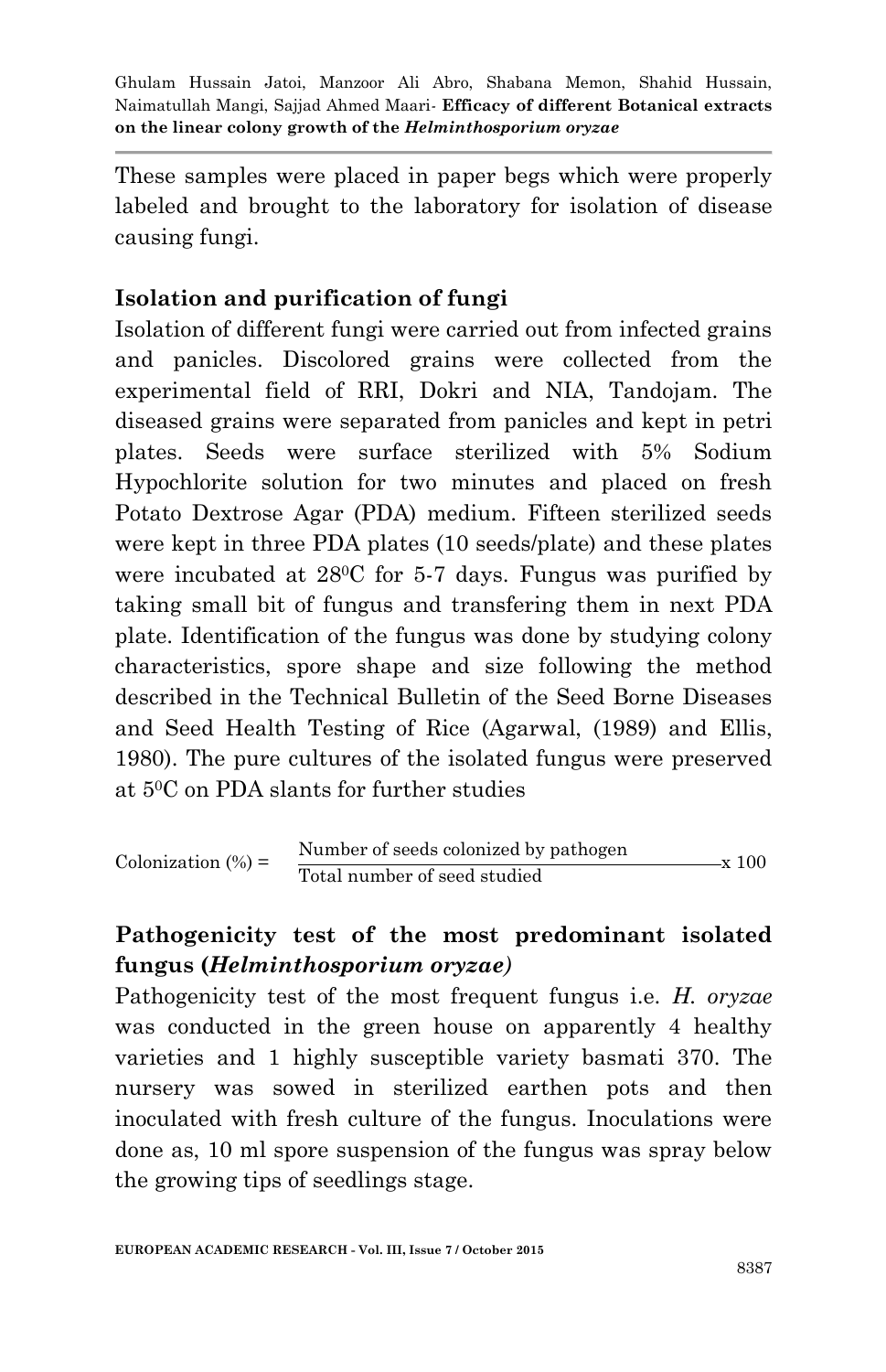### **Effect of different botanical extracts on the linear colony growth of Helminthosporium oryzae**

Five different botanical extracts (Plant extracts) were tested *invitro*; such as Neem (*Azadirachta indica*), Akk (*Calotropi sprocera*), Garlic (*Allium sativum*), Datura (*Datura stramonium*) and ginger (*Zingiber officinale*) (Table. 2). The basal medium was amended with three different doses of each extract such as  $(5, 10, \& 15 \text{ml})$ . For the preparation of aqueous extract, 100 gm fresh leaves of each plant were macerated in 100 ml of sterilized water with the help of pestle and mortar. The macerated plant extract was first passed through four layered sterilized muslin cloth and then filtered through Whatman's filter paper. The extract obtained was considered standard and was stored in freezer for further studies in laboratory. The sterilized PDA (potato dextrose agar) medium was poured into the sterilized petri plates of 9 cm diameter. These petri plates were allowed to solidify and different doses of plant extracts were poured into the PDA media with the help of sterilized pipette. Than inoculation of actively growing culture of *H. oryzae* (7 days old) were kept in each Petri plate with the help of sterilized inoculation needle. All these petri plates were then transferred to incubator at  $28\pm1\degree C$  and data of mycelial growth of test fungus and inhibition zone by test plant extracts were recorded after 48 hours till 7 days of inoculation. The experiment was conducted in completely randomized block design (CRD), with three replications in each treatment. Control was similarly carried out with only difference that plant extracts replaced by PDA media. This experiment was conducted as described by Ahmed *et al.,* (2013).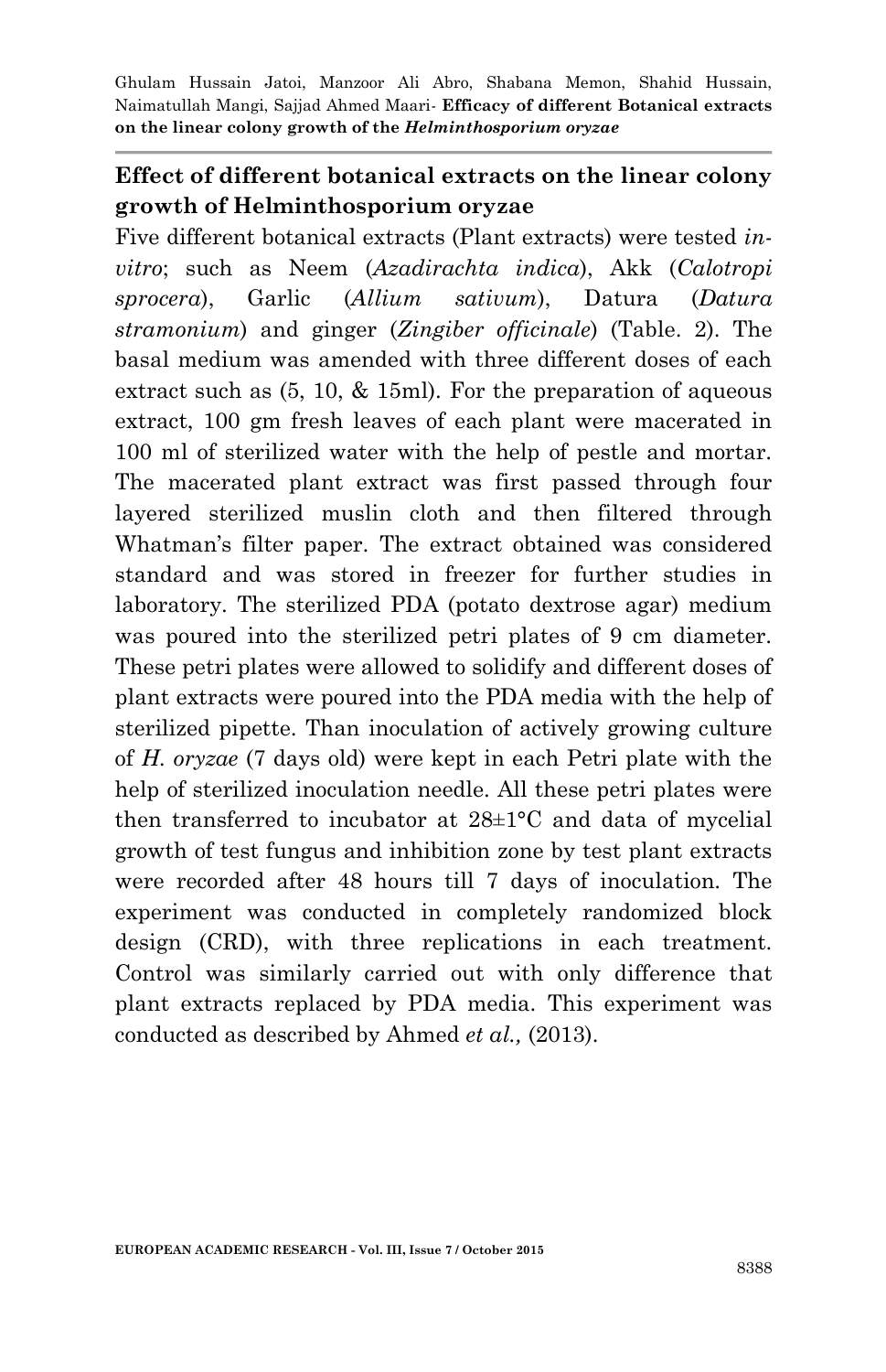| S. No | Name of Botanicals extreact  | No | in<br>ml/100<br><b>Dose</b><br>ml |
|-------|------------------------------|----|-----------------------------------|
|       |                              |    | medium                            |
| 01    | (Azadirachta<br>Neem         | T  | 5 ml in 100 ml medium             |
|       | <i>indica</i> )              | H  | 10 ml in 100 ml medium            |
|       |                              | Ш  | 15 ml in 100 ml medium            |
| 02    | Garlic (Allium sativum)      | T  | 5 ml in 100 ml medium             |
|       |                              | H  | 10 ml in 100 ml medium            |
|       |                              | Ш  | 15 ml in 100 ml medium            |
| 03    | Akk<br>(Calotropi sprocera)  | T  | 5 ml in 100 ml medium             |
|       |                              | П  | 10 ml in 100 ml medium            |
|       |                              | Ш  | 15 ml in 100 ml medium            |
| 04    | Ginger (Zingiber officinale) | T  | 5 ml in 100 ml medium             |
|       |                              | H  | 10 ml in 100 ml medium            |
|       |                              | Ш  | 15 ml in 100 ml medium            |
| 05    | Datura<br>(Datura            | T  | 5 ml in 100 ml medium             |
|       | stramonium)                  | Н  | 10 ml in 100 ml medium            |
|       |                              | Ш  | 15 ml in 100 ml medium            |

**Table 02. The botanical extracts & their doses used**

#### **RESULTS AND DISCUSSION**

#### **Survey and sampling**

Diseased samples consisting of seeds of IR-6, IR-8, IR-9, Super Basmati, Shahkar, DR-82, DR-83, Dokri-Basmati, Basmati-370, Basmati-385, Super Karnal, Danglo hybrid, Rachana hybrid and Maharani Hybrid rice cultivars, were collected from (RRI) Dokri and some areas of District Larkana. That is commonly cultivated cultivars. These samples were collected in paper begs which were properly labeled and brought to the laboratory for isolation of pathogen.

# **Response of different rice varieties against seed borne fungi**

Association of seed borne microflora with 21 rice seed varieties collected from rice growing areas of Sindh showed that maximum infection i.e 50% was found on variety Bangalo and minimum % was observed on Shahkar (**Graph** . 01).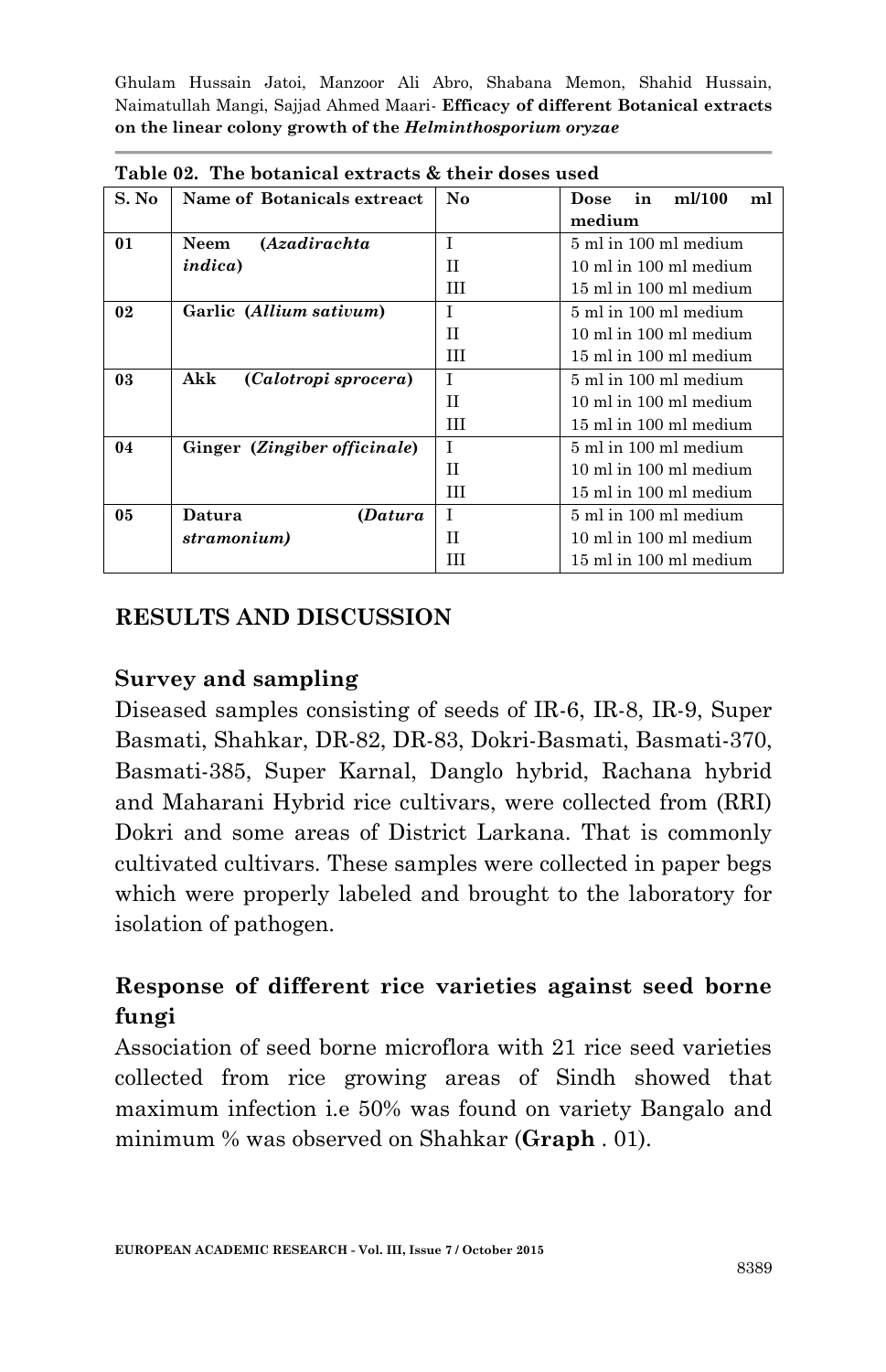

**Graph. 01. Response of different rice varieties against seed borne fungi**

#### **Pathogenicity test of** *Helminthosporium oryzae*

The results shows that the pathogenicity test of the most predominant fungus (*H. oryzae)* was conducted in the green house apparently 2 highly susceptible available rice varieties (Basmati-370 and Bangalo) for the confirmation of etiology of the disease. These varieties then inoculated with fresh culture of the fungus. Inoculated into the nursery plants confirmation the *H. oryzae* was successfully re-isolated from the brown spot of rice diseased inoculated plants and was proved that the *H. oryzae* is the actual cause of the disease.

#### *In-vitro* **evaluation of botanicals extracts against**  *Helminthosporium oryzae***:**

Five different plant extracts were tested *in-vitro* conditions for their efficacy against *Helminthosporium oryzae* at different doses: i.e 5%, 10% and 15%. The botanical Neem (*Azadirachta indica*), Akk (*Calotropi sprocera*), Garlic (*Allium sativum*), Datura (*Datura stramonium*) and Ginger (*Zingiber officinale*). All botanical extracts significantly reduced the linear colony growth of *Helminthosporium oryzae* (p<0.000). The result shows that the most effective doses were 10% and 15%. While the best effect of Ginger extracts was (0mm) which reduced linear colony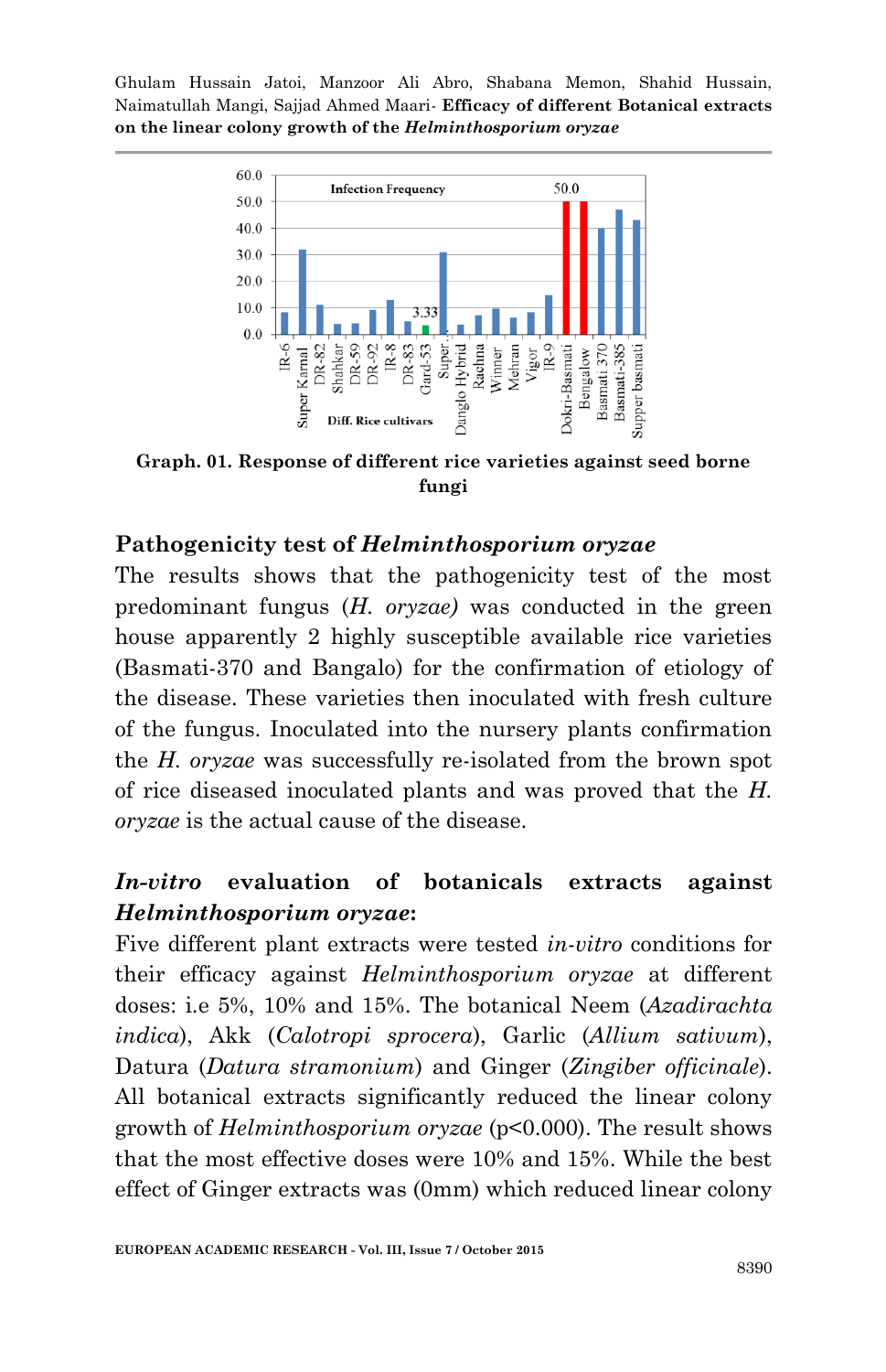growth such as Garlic was (2.75mm) reduced linear colony growth. At the same time medium effective was found in Datura (4.62) which reduced the linear colony growth and Neem and Akk were lowest effective found linear colony growth of fungus at highest doses the Neem was reduced linear colony growth (20mm). While Akk was (13.5mm) reduced linear colony growth. (Graph. 2) Respectively all the botanical extracts at their respective dose significantly retarded the growth of fungus as compared to control (38.5 mm).



**Graph 2: Effect of selected botanical extracts on the linear colony growth of H. Oryzae**

Six fungal infective agents were isolated from the 13 different varieties of rice i.e Dokri-Basmati, winner Hybird, Super Karnel, IR-06, IR-08, DR-59,DR-82,DR-83,DR-92, Karnel Basmati, Denglo Hybird and Guard- 53 hybird were severely infected with *Helminthosporium oryzae* followed by *Tillatia spp* and a lower rate of fungal infection from *Alternaria, spp* in the rice seeds collected from the variety Dokri-Basmati and Bengalow whereas a lower severity of fungal infection was recorded in Guard-53 in the present study area. At the same time as, other fungal agents commonly seen during the present investigation were *Helminthosporium oryzae* (52.91 *Curvularia*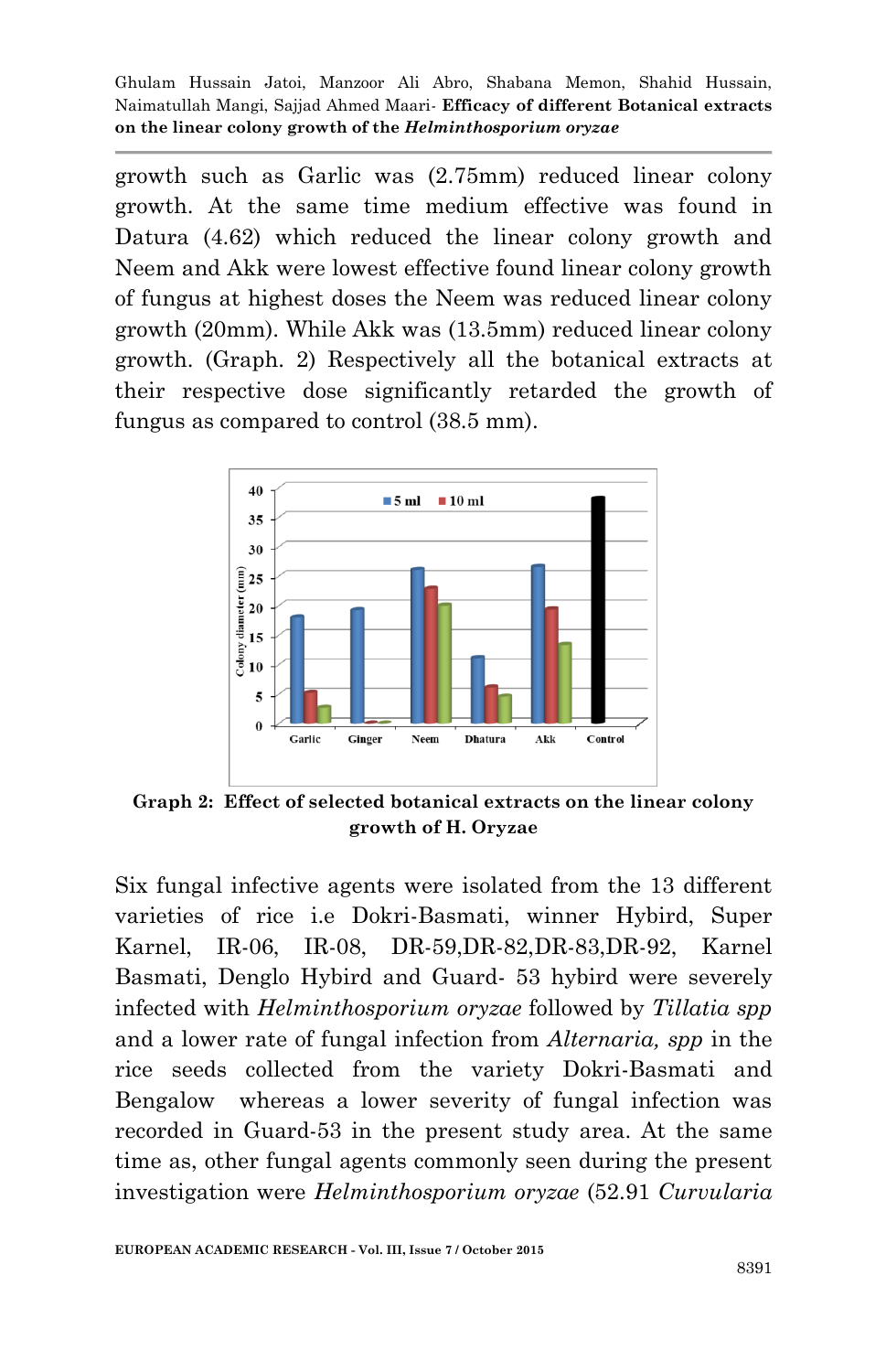*spp*:(16.66%)*, Alternaria, spp:(11.25%), Fusarium spp:(2.16%), Penisillium spp:*(1%) *and Tillatia spp:(4.91%).* This might be due to association of different fungal flora such as *Bipolaris oryzae, Curvularia spp, Alternaria spp; Penisillium spp; and Fusarium spp*. or it may be due to varietal genetic characterization to germinate. %) which was close agreement with the findings of (Naeem *et al.,* 2001 and Hafiz *et al.,* 2013).

The results of our studies showed that maximum disease severity of brown spot of rice was recorded in Dokri-Basmati, Bungalow, and Basmati-385 Supper basmati, and Basmati-270 and medium infection recorded Super Karnal Super karnal/Kainat, IR-9, IR-and DR-82 and less then infection recorded of rice variety of Winner, DR-92, Vigor, IR-6, Rachna, Mehran, DR-83, DR-59, Shahkar, Danglo Hybrid and Gard-53 According to studies of Jha *et al*. (2004) disease severity in direct sown plants than in transplanted crop. Monitoring of permanent sites maintained for five years indicated that zero tillage practice adopted in wheat crop had no significant effect on brown spot in subsequent rice crop.

Basmati-270 and Bangalow varieties inoculated with *Helminthosporium oryzae* developed typical distinctive symptoms of the fungal population. The leaves of plants inoculated with *Helminthosporium oryzae* showed brownish to reddish margin within 25 days inoculation. Our results are in close agreement . Farid *et al.* (2002) who found five important pathogenic fungi *Helminthosporium oryzae* in rice seed samples collected from three different locations. During present investigation, *Helminthosporium oryzae* appeared as the powerful destructive pathogen on the basmati-270 and Bangalow varieties, the disease appeared in 70% inoculated plant population after 21 days inoculation with 24% typical symptoms of the disease.The association of seed-borne fungi of rice also have been reported by a different researchers (Mew and Gonzales, 2002; Webster and Gunnell. 1992) reported that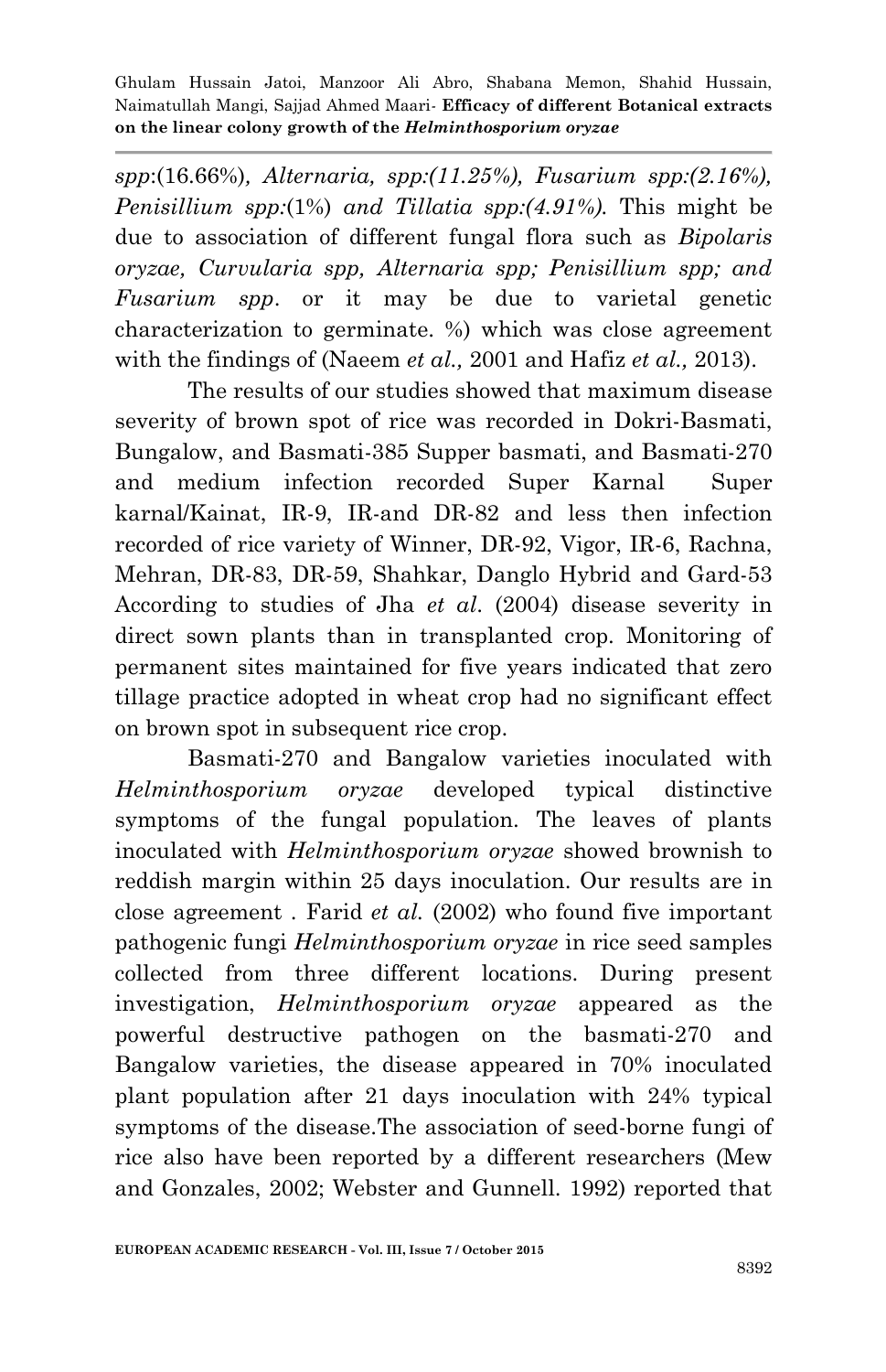5-54% of world rice crop was troubled by *Helminthosporium oryzae*. Singh *et al*., (1979) and Mia *et al*. (2001) who found 20- 50% yield loss, respectively. At the same time as. Among the fungal disease, brown leaf spot of rice incited by *Bipolaris oryzae* is a main disease occurring in nearly all the Paddy crops growing areas of the world causing 7% yield loss across all lowland rice production situations in south and Southeast Asia (Savary *et al*., 2000).

As the chemical fungicides are much exclusive and have heath hazardous effects on human health and environment, so different alternative of chemical fungicides were tried to control the brown spot of rice. For this purpose, we have used five different botanicals extracts under *in-vitro* condition for their efficacy against *Helminthosporium oryzae* at different dose. Among all the tested botanical extracts, the ginger and garlic were found highly effective in reducing the linear growth of the fungus followed by Datura and Akk. At the same time, Neem was found less effective in reducing the linear growth of fungus. Ganguly, (1994) obtained that good inhibitory effect of *Azadirachta indica* against *Helmithosporium oryzae.* dela *et al*. (2006) studied brown spot disease of rice caused by *Bipolaris oryzae* to examined the effect of two essential oils (EOs) from *Lippia geminata* and *Cymbopogon jwarancusa* on in vitro growth and sporulation of these two pathogens. A significant reduction in both leaf spot and stalk rot phases of brown spot with increase in N levels from 0-180 kg/ha, irrespective of cultivars has been observed (Sunder *et al*., 2005). Application of sulphur-coated urea or urea super granules at 87-110 kg N/ha and neem cake + urea significantly reduced brown spot (Vidhyasekaran *et al*., 1983; Viswanathan and Kandiannan, 1990)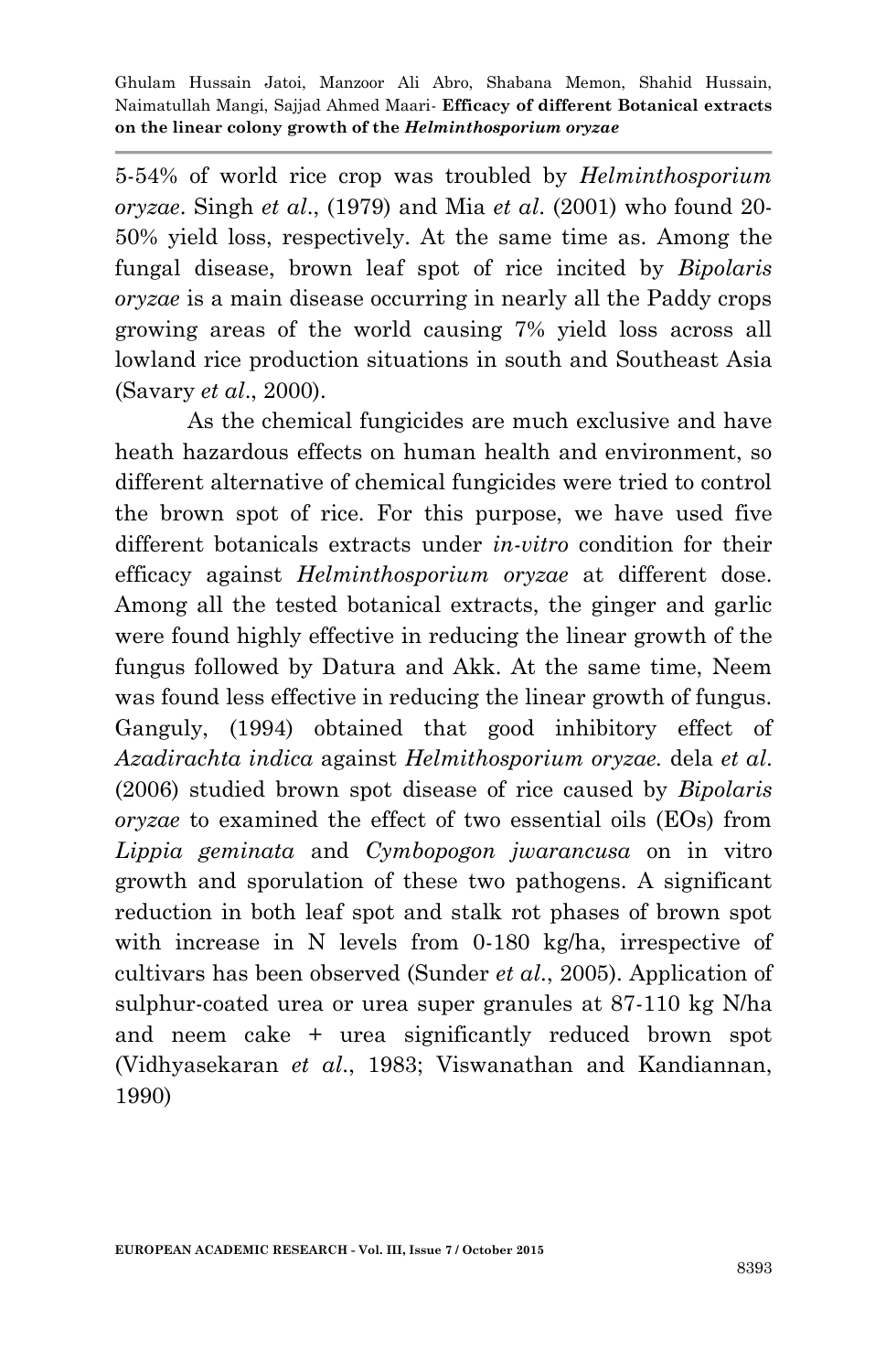## **CONCLUSION**

Six fungi *viz, Helminthosporium oryzae ,Curvularia, Alternaria, Fusarium, Penicillium, Tilletia sp* were associated with seeds of different (21) rice cultivars. *Helminthosporium oryzae* was appeared as the predominant fungus. Pathogenicity tests indicated that Basmati-270 and Bangalo were found highly susceptible against *Helminthosporium oryzae. Ginger and Garlic and Dhatura were found more effective in suppressing the linear colony growth of the fungus as compared to other botanicals tested.*

### **REFERENCES**

- Agarwal, P.C, C.N. Mortensen and B. Mathur. 1989. Seed-born diseases and seed health testing of rice. Tech. bull. No.3, Phytopathol. Paper No 30. CAB Int.Mycol. Inst. (CMI) Kew.Surrey, UK.pp.58-59.
- Arain, G. N. 2013. Crop manager–agronomy center pivot irrigation system valley irrigation Pakistan (private), limited. P 1-17.
- Dela Paz, M.A., P.H. Goodwin, A.K. Raymundo, E.Y. Ardales and C.M. Vera Cruz. 2006. Phylogenetic analysis based on ITS sequences and conditions affecting the type of conidial germination of *Bipolaris oryzae*. Plant Pathol. 55:756-765.
- Ellis, M. B., & Holliday, P. 1971*. Cochliobolus miyabeanus*. Descriptions of fungi and bacteria. UK: CAB International. 302 pp
- Farid, M.D, K. M. Khalequzzaman. M. Islam, M. K. Anam and M. Islam. 2002. Effect of fungicide against *Bipolaris oryzae* of rice under *in-vitro* condition. Pakistan J. Phytopathology. 1.(1): 4-7.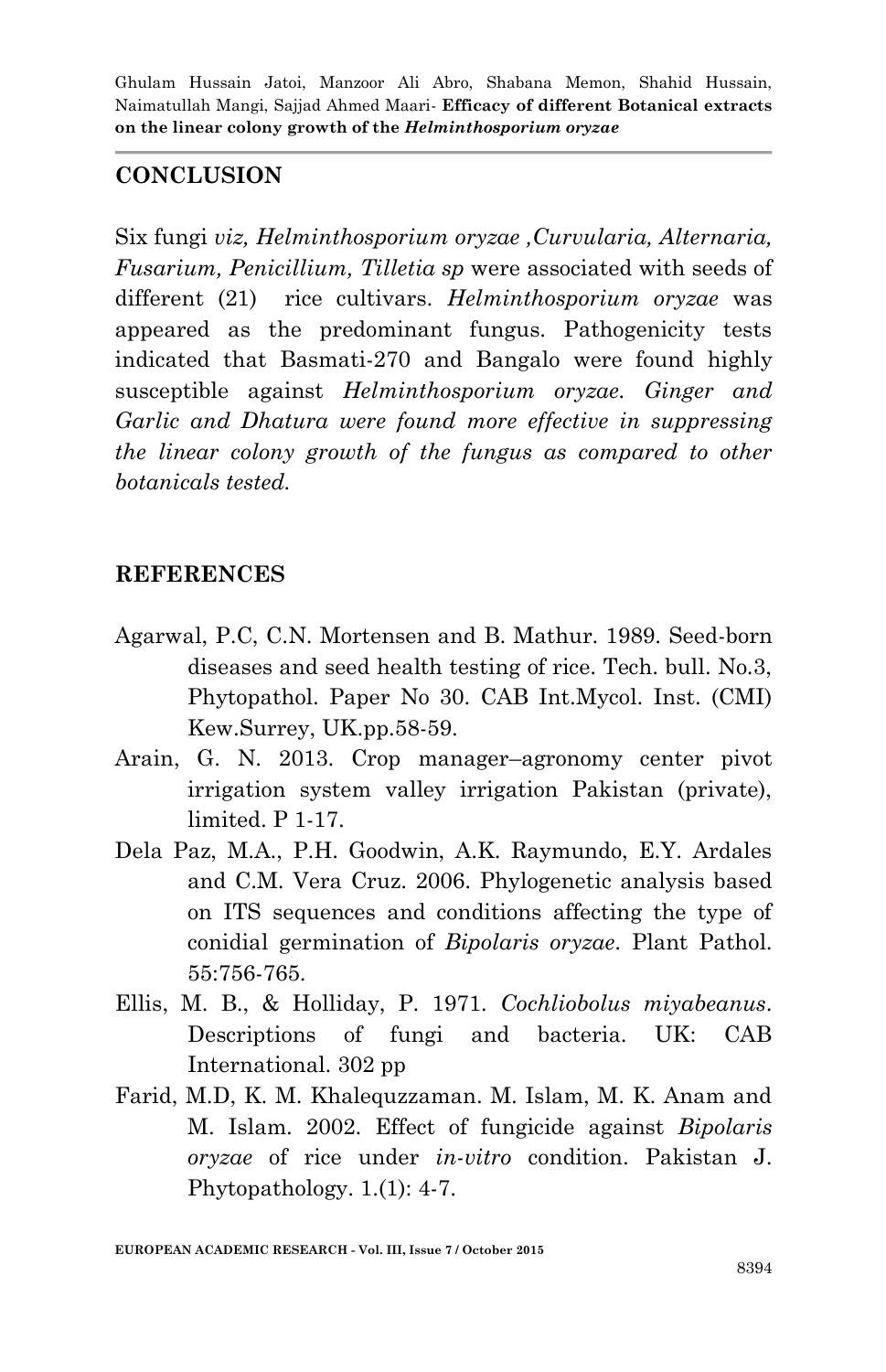- Ganguly, L.K., 1994. Evaluation of inhibitory effects of medicinal plants extract against *Bipolaris oryzae* of rice. Env.Ecol*.,* 12:731-733.
- Ginnis, M. C, M.R., M.G. Rinaldi and R.E. Winn. 1986. Emerging agents of Phaeohyphomycosis pathogenic species of *Bipolaris* and *Exserohilum.* J. Clin. Microbiol. 24:250-259.
- Habib, A, N. Javed, S. T I Shah, and. M Waheed. 2012. Detection of seed borne mycoflora of different coarse and fine rice varieties and their management through seed treatments. Pak. J. Phytopathol, 4.(2): 133-136
- Hafiz, M. I. Arshad, N. H, Safdar Ali, J. A. Khan, Kamran Saleem, M. M. Babar. 2013. Behavior of *bipolaris oryzae* at different temperatures, culture media, fungicides and rice germplasm for resistance. Pak. J. Phytopathology. 25 (01):84-90
- Jha, A.C., Rai, B. and Jha, M.M. 2004. Response of direct seeded and transplanted rice varieties on the development of brown spot disease. Annals Biol. 20:195- 197.
- Jitendiya O Devi and G.K.N. Chhetry. 2013. Evaluation of antifungal properties of certain plants against *Drechslera oryzae* causing brown leaf spot of rice in Manipur valley. International Journal of Scientific and Research Publications, 3 (5): 1-3
- Malkhan, Singh Gurjar, Shahid Ali, Masood Akhtar, KangabamSuraj Singh. 2013. Efficacy of plant extracts in plant disease management. J. Agricultural Sciences. 3(3): 425-433.
- Manimegalai, V. and Ambikapathy.V .2012. Evaluation of inhibitory effects of medicinal plants extract against *bipolaris oryzae* of rice. Der Pharmacia Sinica, 3 (4):507- 510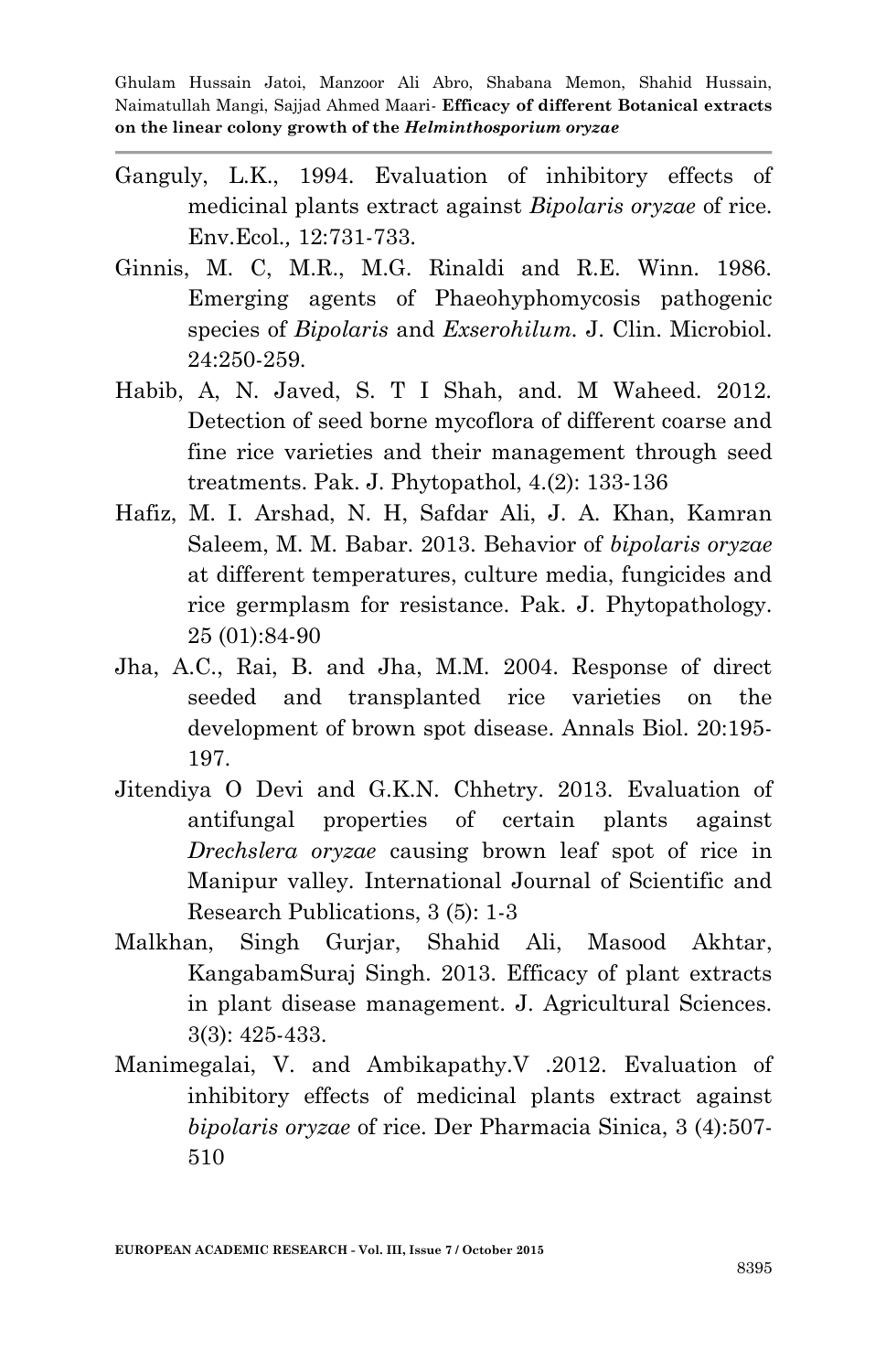- Mia, M.A.T. and M.A. Nahar. 2001. Status of rice seed health in Bangladesh and farmers seed Production and management scenario. In: Proc. Seed Health and Seed Associated Micro organisms for Rice Disease Management, eds. T.W. Mew and B. Cotyn. p. 81-86.
- Mew and Gonzales. 2002. A handbook of seed borne fungi. Las Banos, Laguna, Philippines. PP: 17-20.
- Naeem, K., S. A. Anwar, M. I. Haque, A. Riaz and M. A. Khan. 2001. Seed-borne fungi and bacteria of rice and their impact on seed germination. Pak. J. Phytopath. 13.(1): 75-81.
- Savary, S., L. Willocquet., F.A. Elazegui., P.S. Teng., P.V. Du., D. Zhu., Q. Tang., S. Huang., X. Lin., H.M.Singh., and R.K. Srivastava. 2000. Rice pest constraints in tropical Asia: characterization of injury profiles in relation to production situations. Plant. Dis*.* 84:341-356.
- Singh, 2013. Rice science for better world. Brown spot of rice. International rice research institute, pp:1-3
- Singh, R.P., P.N. Singh and P. Shukla. 1979. Note on assessment of losses in rice due to brown leaf spot diseases. Indian J. Agric. Res. 13(1): 57-58.
- Shabana, Y.M. G.M. Abdel-Fattah. A.E. Ismail. Y.m. Rashad. 2008. Control of brown spot pathogen of rice (*Bipolaris oryzae*) using some phenolic antioxidants. Brazilian Journal of Microbiology. 39 (2):438-444
- Sunder, S., Singh, R., Dodan, D.S. and Mehla, D.S. 2005. Effect of different nitrogen levels on brown spot (*Drechslera oryzae*) of rice and its management through host resistance and fungicides. Pl. Dis. Res. 20: 111-114
- Umadevi, R. Pushpa, K.P. Sampathkumar, Debjit Bhowmik. 2012. Rice-traditional medicinal plant in India. J. Pharmacognosy and phytochemistry. 1: 6-12.
- Vidhyasekaran, P., Ranganathan, K., Palaniappan, S.P. and Ramasamy, S. 1983. Effect of slow-release nitrogen